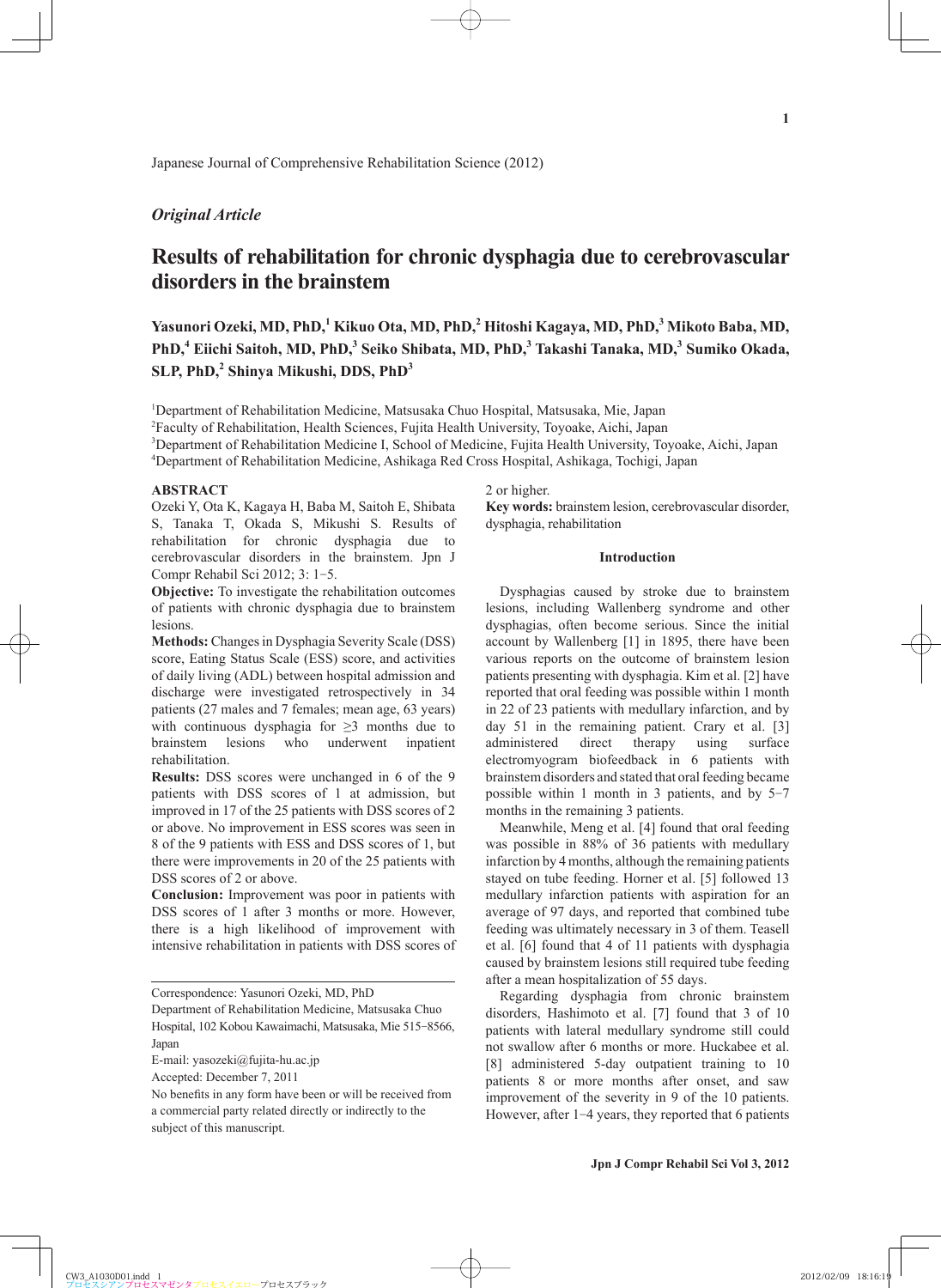| Dysphagia Severity Scale, DSS |                                               | Eating Status Scale, ESS                    |  |  |
|-------------------------------|-----------------------------------------------|---------------------------------------------|--|--|
| Without<br>aspiration         | 7. within normal limits<br>6. minimal problem | 5. oral feeding<br>4. modified oral feeding |  |  |
|                               | 5. oral problem                               | 3. oral $>$ tube                            |  |  |
| Aspiration                    | 4. occasional aspiration                      | 2. oral $\leq$ tube                         |  |  |
|                               | 3. water aspiration                           | 1. tube feeding only                        |  |  |
|                               | 2. food aspiration                            |                                             |  |  |
|                               | 1. saliva aspiration                          |                                             |  |  |

**Table 1.** Evaluation scales

used oral feeding only, 3 used tube feeding only, and 1 used a combination of oral and tube feeding.

Currently, there are no reports on the results of longterm rehabilitation for chronic, severe dysphagia. In a preliminary investigation, we showed that, even in brainstem dysphagia patients who were incapable of oral food intake at the chronic stage, oral feeding later became possible with inpatient rehabilitation for a fair number of them [9]. The aim of the present study was to show the effects and limitations of dysphagia rehabilitation intervention during hospitalization for patients with chronic cerebrovascular disorders of the brainstem, who had continuing dysphagia for  $\geq$ 3 months.

## **Methods**

The subjects were 34 patients who underwent inpatient rehabilitation at our hospital between July 1997 and February 2011 for dysphagia of ≥3 months due to brainstem lesions. The subjects were 27 men and 7 women with a mean (SD) age of 63 (11.3) years. The primary disease was brainstem infarction in 30 patients, brainstem hemorrhage in 2 patients, and brainstem disorder secondary to subarachnoid hemorrhage in 2 patients. The disease site was the medulla in 24 patients and the pons in 10 patients. The median time from onset to admission to our hospital was 193 days (range, 94-834 days), and the median duration of hospitalization was 89 days (range, 34- 265 days).

To understand the detailed pathological status of the dysphagia in these patients, videofluoroscopic examination of swallowing (VF) and videoendoscopic evaluation of swallowing (VE) were performed first. A conference of healthcare workers from different specialties was then held to determine a rehabilitation plan. Indirect therapy consisted mainly of cervical relaxation, cervical range of motion training, pulmonary rehabilitation, thermal-tactile stimulation [10], Shaker's exercise [11, 12], the Mendelsohn maneuver [13, 14], and supraglottic swallow [15]. Additional training in accepting oral tube insertion and balloon catheter dilation was done as needed in patients with insufficient upper esophageal sphincters. Direct training with food was done using food with which aspiration could not be seen on VF or VE. With the patients in various postures, including reclined sitting or a chin down posture, food was actively introduced in accordance with swallowing dynamics. Patients who had a left-right difference in pharyngeal function were instructed in using combination body positions, such as head rotation to the affected side or bending the trunk laterally, for greater effect. Patients who do not aspirate thick liquid but aspirate thin liquid by VF findings were administered oral feeding with the addition of thickening agents to drinks. The difficulty level based on food shape or posture was carefully increased while using VF or VE to ensure safety.

In addition to swallowing training for 40-60 min/ day, 6 days/week by speech language hearing therapists or management of eating style by nurses, swallowing rehabilitation was also provided and was coordinated by doctors, dentists, speech language hearing therapists, and nurses. Pulmonary rehabilitation to strengthen bronchial drainage and coughing force and physical and occupational therapy to improve activities of daily living (ADL) were also used.

Rehabilitation outcomes were evaluated retrospectively from the rehabilitation department database and patient records. The severity of swallowing dysfunction was evaluated at hospital admission and discharge using the Dysphagia Severity Scale (DSS) [16] and the Eating Status Scale (ESS) (Table 1). DSS is a 7-point ordinal scale, and ESS is a 5-point ordinal scale, on which lower scores indicate more severe swallowing dysfunction and poorer eating status, respectively. ADL was investigated using the Functional Independence Measure (FIM).

Statistical analysis was done using the Mann-Whitney *U* test and Wilcoxon signed rank test. A P value of <0.05 was considered statistically significant.

#### **Results**

DSS and ESS scores of the patients at hospital admission and discharge are shown in Tables 2 and 3, respectively. Both DSS and ESS scores improved significantly (Wilcoxon signed rank test,  $P < 0.001$ ). Supplemental nutrition was necessary in all 34 patients at admission, which was provided by nasogastric tube feeding in 5 patients, gastrostomy tube feeding in 25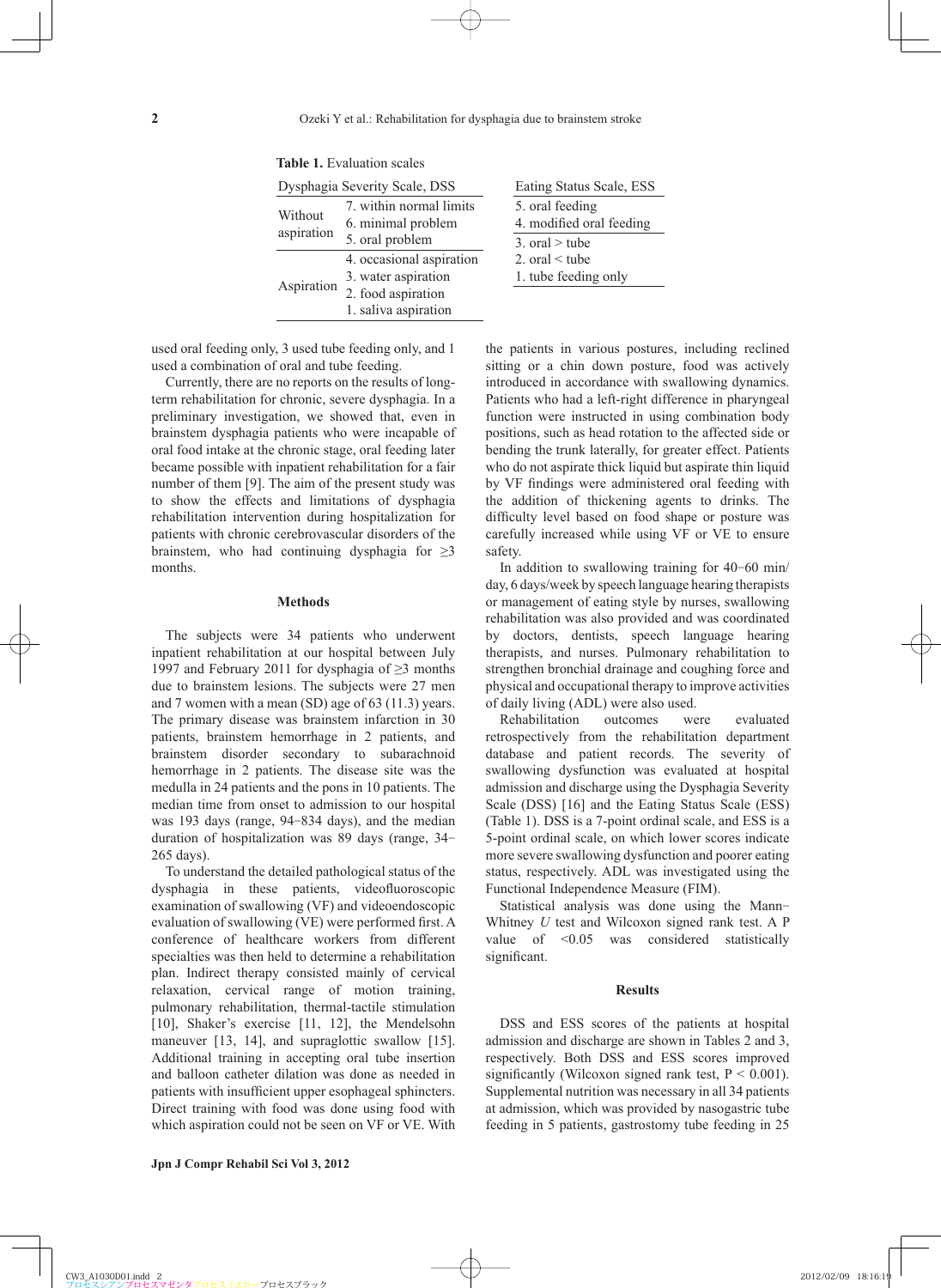**Table 2.** Changes in DSS scores

| At admission  | At discharge |
|---------------|--------------|
|               |              |
|               |              |
|               | 2            |
| $\mathcal{L}$ |              |
|               | 11           |
| 19            |              |
|               |              |
|               |              |

**Table 3.** Changes in ESS scores

|                  | At admission | At discharge |
|------------------|--------------|--------------|
| ESS <sub>5</sub> |              |              |
| ESS <sub>4</sub> |              |              |
| ESS <sub>3</sub> |              |              |
| ESS <sub>2</sub> |              |              |
| ESS <sub>1</sub> | 30           | 11           |

patients, and intermittent tube feeding in 4 patients. Supplemental nutrition was necessary in 24 patients at discharge, with nasogastric tube feeding in 0 patients, gastrostomy tube feeding in 16 patients, and intermittent tube feeding in 8 patients.

Improvement in DSS and ESS scores was compared between patients with DSS scores of 1 and patients with DSS scores of 2 or higher at admission. Among the DSS 1 patients, DSS scores were unchanged in 6 of the 9 (66.7%) patients, and improved by 1 stage to DSS 2 in 3 patients. In contrast, among the 25 patients with DSS scores of 2 or higher, improvements were seen in 17 (68.0%) patients. At discharge, 5 patients had DSS scores of 2, 11 had DSS scores of 3, 6 had DSS scores of 4, 2 had DSS scores of 5, and 1 had a DSS score of 6. More significant improvements in DSS were seen in patients who had DSS scores of 2 or higher than in patients who had DSS scores of 1 at admission (Mann-Whitney  $U$  test,  $P = 0.017$ ) (Table 4). For ESS, no improvement was seen in 8 of the 9 DSS 1 patients (88.9%). The other DSS 1 patient achieved an ESS score of 2, and was able to eat a small amount of paste food. In the 25 patients with DSS scores of 2 or higher at admission, improvement in ESS was seen in 20 patients (80%). Eight of the patients (32.9%) with ESS scores of 1 showed improvement to scores of 3 or higher, and supplemental nutrition was not needed at discharge. Of the 23 patients with ESS scores  $\geq 2$  at discharge, who were able to accept some kind of oral feeding, head rotation to the affected side was necessary in 15. More significant improvements in ESS were seen in patients with DSS scores of 2 or higher than in patients with DSS scores of 1 at admission (Mann-Whitney *U* test,  $P < 0.001$ ) (Table 5). Sixteen of the nineteen patients with DSS scores of 2 at admission were able to orally ingest some kind of food at discharge. Of these 16 patients, 14 used head rotation to the affected side.

**Table 4.** Improvement in DSS scores

|                                  |  | Improvement in DSS (points) |
|----------------------------------|--|-----------------------------|
|                                  |  |                             |
| DSS 1 at admission               |  |                             |
| $DSS \geq 2$ at admission        |  |                             |
| Mann–Whitney U test, $P = 0.017$ |  |                             |

**Table 5.** Improvement in ESS scores

|                                                 | Improvement in ESS (points) |  |  |  |  |
|-------------------------------------------------|-----------------------------|--|--|--|--|
|                                                 |                             |  |  |  |  |
| DSS 1 at admission                              |                             |  |  |  |  |
| DSS $\geq$ 2 at admission                       |                             |  |  |  |  |
| $M_{\text{com}}$ Whitnow Utage $D \times 0.001$ |                             |  |  |  |  |

Mann–Whitney *U* test, P < 0.001

Oral feeding without the addition of thickening agents to drinks was only possible in 2 of the 19 patients with DSS scores of 2 at admission.

With regard to ADL, the median FIM at admission was 63 points for motor items (range, 13-89 points) and 30 points for cognitive items (range, 5-35 points). The median FIM at discharge was 77.5 points for motor items (range, 13-90 points) and 31 points for cognitive items (range,  $5-35$  points). Significant improvements were seen in both motor items ( $P \le$ 0.001) and cognitive items ( $P = 0.003$ ). FIM gains (FIM at discharge minus FIM at admission) were compared between patients with DSS scores of 1 and patients with DSS scores of 2 or higher at admission. For patients with DSS scores of 1, the mean gain was 12.1 (18.9) on motor items and 2.6 (4.1) on cognitive items. For patients with a scores of 2 or higher, the mean gain was 13.5 (13.9) on motor items and 1.6  $(3.4)$  on cognitive items. No significant improvements were seen in either motor or cognitive items with the Mann-Whitney *U* test. (motor items, P=0.137; cognitive items,  $P = 0.374$ 

#### **Discussion**

This study demonstrated that patients with DSS scores of 1 at 3 months after the onset of dysphagia due to brainstem lesions showed no improvements; 66.7% showed no improvements in DSS scores and 88.9% showed no improvements in ESS scores even after inpatient rehabilitation for a mean duration of 3 months. In contrast, in patients with DSS scores of 2 or above, improvements were seen; 68.0% showed improvements in DSS scores and 80.0% showed improvements in ESS scores. Both the DSS and ESS scores showed that significant improvement in dysphagia could be obtained with inpatient rehabilitation when a patient's DSS score was 2 or higher at admission. Of the 23 patients with ESS scores  $\geq$ 2, who could accept some kind of oral feeding, 15 needed to use a combination of head rotation to the affected side, reclining sitting position, chin down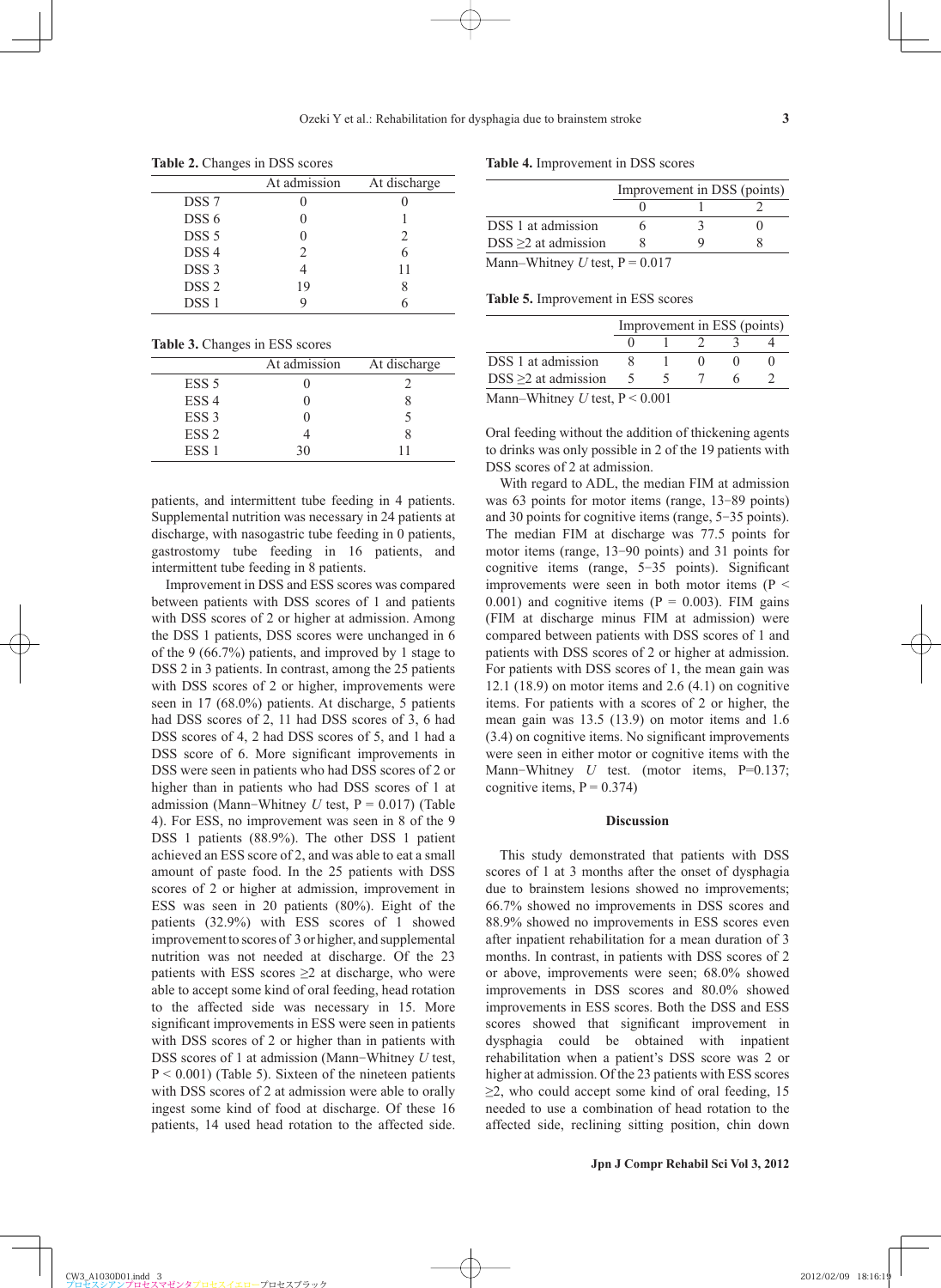position, or lateral bending of the trunk at discharge. Left-right differences in pharyngeal function are seen in many patients with brainstem lesions, and in general for such patients, the effect of head rotation to the affected side is high. Guiding the route of the food bolus to the healthy side and instructions on strengthening that ability are thought to be effective. However, there are also reported cases in which the risk of aspiration is increased when the food bolus is guided to the affected side by combining body positions [17]. To avoid such risk, it is important to conduct an appropriate evaluation with VF or VE before using body position combinations. In addition, swallowing rehabilitation in patients with severe dysphagia is associated with a high risk of pneumonia or other complications; thus, inpatient rehabilitation in a specialty facility is advisable. Oral feeding without the addition of thickening agents to drinks became possible in only 2 of the 19 patients with DSS scores of 2 at admission. Aspiration of liquid is thought to be due in large part to laryngeal incompetence, and in the case of brainstem disorders, vocal fold adduction disorder is a major cause. Since there are no effective compensation measures for this disorder at the functional disorder level, improvement in the chronic stage is thought to be difficult.

With regard to ADL, significant improvements were seen in both motor and cognitive items; however, no significant difference was seen in FIM gain between patients with DSS scores of 1 and patients with DSS scores of 2 or higher at admission. Therefore, the differences in improvement of DSS and ESS are thought to arise not from ADL improvements, but from improvements in dysphagia itself and compensation by diet modification and/or body positions during eating. ADL improvements can be obtained with inpatient rehabilitation even in patients with chronic cerebrovascular disorders of the brainstem 3 or more months after onset; however, with respect to the severity of dysphagia, outcome differences in patients with DSS scores of 1 or higher are thought to be important.

## **Conclusion**

Inpatient rehabilitation was administered to patients with chronic dysphagia mainly caused by brainstem lesions, 3 months or more after onset. There is a strong possibility of improvement if patients whose DSS score is 2 or higher receive inpatient rehabilitation for a mean duration of 3 months in a specialty facility. In such cases, the utilization of swallowing techniques that employ the effect of body position is thought to be important. In patients with DSS scores of 1, there was either no improvement in oral feeding or improvement only to the level that a small amount of paste food could be consumed; reacquiring practical oral feeding was difficult. The effects and limitations of swallowing

#### References

- 1 . Wallernberg A. Acute Bulbaraffection (Embolie der Art. cerebellar. post. inf. sinister.) Archiv fur Psychiatrie1895; 27: 504-40.
- 2 . Kim H, Chung CS, Lee, KH, Robbins J. Aspiration subsequent to a pure medullary infarction, lesion sites, clinical variables and outcome. Arch Neurol 2000; 57: 478-83.
- 3 . Crary MA. A direct intervention program for chronic neurogenic dysphagia secondary to brainstemstroke. Dysphagia 1995; 10: 6-18.
- 4 . Meng NH, Wang TG, Lien IN. Dysphagia in patients with brainstem stroke: incidence and outcome. Am J Phys Med Rehabil 2000; 79: 170- 5.
- 5 . Horner J, Buoyer FG, Alberts MJ, Helms MJ. Dysphagia following brain-stem stroke. Clinical correlates and outcome. Arch Neurol 1991; 48: 1170-3.
- 6 . Teasell R, Foley N, Fisher J, Finestone H. The incidence, management, and complications of dysphagia in patients with medullary strokes admitted to a rehabilitation unit. Dysphagia 2002; 17: 115-20.
- 7 . Hashimoto Y, Kimura K, Yonehara T, Uthino M, Ando M. Dysphagia following lateral medullary infarction. Clin Neurol 1996; 36: 17-21.
- 8 . Huckabee ML, Cannito MP. Outcomes of swallowing rehabilitation in chronic brainstem dysphagia. A retrospective evaluation. Dysphagia 1999; 14: 93-109.
- 9 . Ozeki Y, Baba M, Saitoh E, Kagaya H, Mikushi S, Yokoyama M, et al. Rehabilitation for chronic dysphagia secondary to brainstem stroke. Sogo Rehabilitation 2008: 36: 573-7. Japanese.
- 10 . Logemann JA. Evaluation and treatment of swallowing disorder. 2nd ed. PRO-ED, Austin, Tax 1998.
- 11 . Shaker R, Easterling C, Kern M, Nitschke K, Massey B, Daniels S, et al. Rehabilitation of swallowing by exercise in tube-fed patients with pharyngeal dysphagia secondary to abnormal UES opening. GastroEnterology 2002; 122: 1314-21.
- 12 . Shaker R, Kern M, Bardan E, Taylor A, Stewart ET, Hoffmann RG, et al. Augmentation of deglutitive upper esophageal sphincter opening in the elderly by exercise. Am J Physiol 1997; 272: G1518-22.
- 13 . Logemann JA, Kahrilas PJ. Relearning to swallow after stroke-application of maneuvers and indirect biofeedback: a case study. Neorology 1990; 40: 1136-8.
- 14 . Kahrilas PJ, Logemann JA, Krugler C, Flanagan E. Volitional augmentation of upper esophageal sphincter opening during swallowing. Am J Physiol